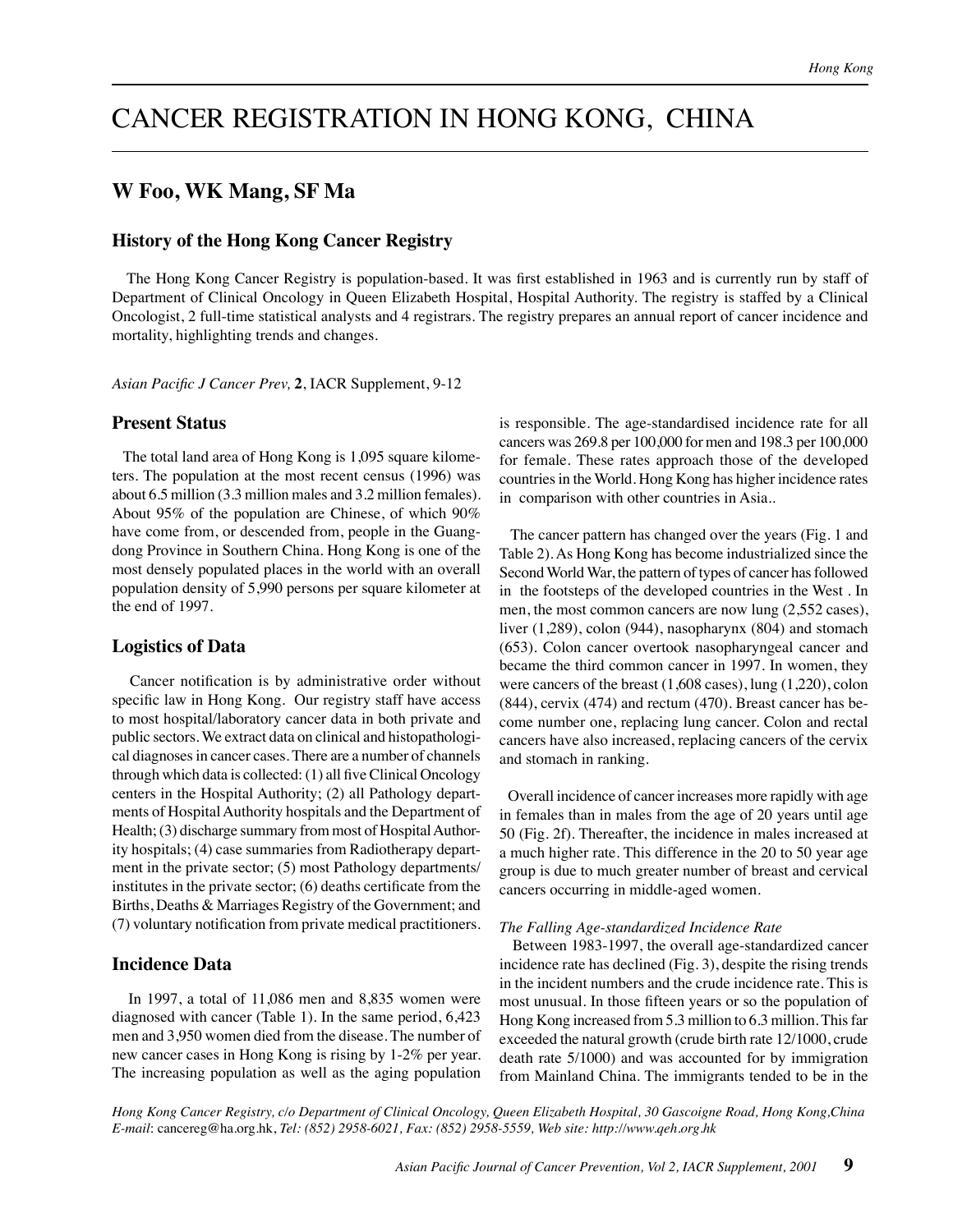#### *W Foo, WK Mang, SF Ma*

younger age group (20-40). Coming from Mainland China their environmental exposure might have been different from that in Hong Kong, as would their cancer incidence. The immigrants would have most likely diluted the incidence rates in Hong Kong.

 Only a few of the leading cancer sites continued to increase or remain level (Table 2). In particular, breast and colon cancer incidence is catching up. Prostate cancer is also rising quickly. The incidence of traditional cancers such as nasopharynx, cervix and stomach is falling over the years. This is likely due to improving economic conditions in the past 50 years.

# **Epidemiology of the Principal Cancers**

 In both sexes, the five leading cancer sites were the lung, colon, liver, female breast and nasopharynx, and together they accounted for over 50% of all new cases.

#### *Lung Cancer*

 Cancer of the lung has remained the most common cancer in Hong Kong, ranking first in men and second in women. It represents over 18% of all cancers registered each year. Like many other cancers, its incidence increases after age 50 and rises continuously to reach the highest in 70-79 age group (Fig. 2a). Compared with the rest of world, the rate of lung cancer in Hong Kong women exceeded those recorded in most other registries and that for men was also high. Environmental factors particularly smoking are responsible in men, but it has long been observed that, in women with lung cancer, very few have ever smoked. We are still looking at the causes of this. The most commom histological type is adenocarcinoma, particularly in women.

#### *Colon Cancer*

 Colon cancer is increasing rapidly in terms of numbers and of age standardised rates (Table 2). It has replaced nasopharyngeal cancer as the number 3 cancer in recent years. The incidence rate increases sharply after the age of 50 years. The rates in both sexes are nearly identical before 60 years, then the rates in men climb more steeply than in women (Fig. 2b).

# *Liver Cancer*

 The number of liver cancers is still rising slowly. This is attributable to an aging population. The age-standardized rate of liver cancer is decreasing slowly in men but levelling off in women. The incidence of liver cancer rises sharply after



**Figure 1. Top 5 Common Cancers in Hong Kong, 1983 vs 1997 (number, and age standardised incidence rates)**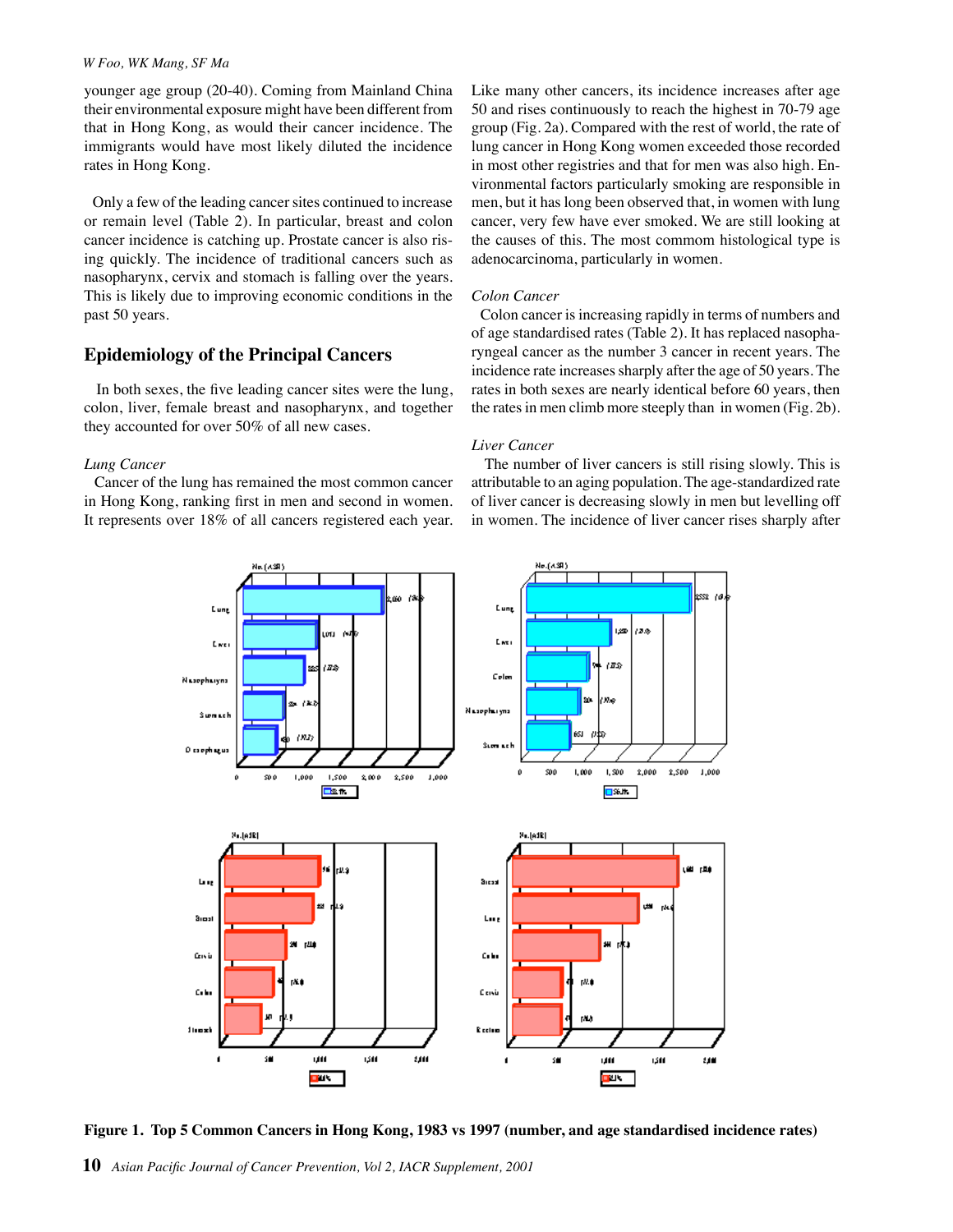| $ICD-9$                | Site             | Males      |                          | Females    |                    |
|------------------------|------------------|------------|--------------------------|------------|--------------------|
|                        |                  | $%$ change | EAPC $(\%)$              | $%$ change | EAPC $(\% )$       |
| 147                    | Nasopharynx      | $-32.7$    | $-2.9*$                  | $-27.1$    | $-2.7*$            |
|                        | 150 Oesophagus   | $-39.6$    | $-3.9*$                  | $-39.4$    | $-3.3*$            |
|                        | Stomach<br>151   | $-33.4$    | $-3.1*$                  | $-30.9$    | $-3.0*$            |
|                        | 153 Colon        | 13.3       | $0.9*$                   | 6.2        | $0.9 *$            |
|                        | 154 Rectum       | 13.5       | 0.7                      | 2.6        | 0.3                |
|                        | 155 Liver        |            | $-19.2$                  | $-1.3*$    | $-4.6$<br>$-0.2$   |
|                        | 162              | Lung       |                          | $-22.3$    | $\ast$<br>$-1.8$   |
| $-25.1$                | $-2.2*$          |            |                          | 174        | Female breast      |
|                        | 19.1<br>$\sim$   | $1.1*$     |                          |            | 180<br>Ceivix      |
| uteri                  |                  | $-47.8$    | $-4.5*$                  |            | 182<br><b>Copy</b> |
| uteri                  |                  | 21         | $0.8 *$                  |            | 185<br>Pros-       |
| tate                   | $21.9$ 1.3 $*$   | $\sim$     | $\overline{\phantom{a}}$ |            | 188                |
| Bladder                | $-34.4 - 3.4$ *  | $-35.3$    | $-3.9*$                  |            | 200,202 Non-       |
| Hodgkin's lymphoma 5.2 |                  | $-0.1$     | $-4.2$                   | $-0.7$     |                    |
| 140-208                | All cancer sites | $-19.4$    | $-1.7*$                  | $-12.5$    | $-1.2*$            |

# **Table 2 . Percentage Change over 15 years, and Estimated Annual Percent Change (EAPC) in Age-adjusted Incidence Rates of Leading Cancers, 1983-1997**

All rates are age-adjusted to the 1981 HK Standard Population.

EAPC is the Estimated Annual Percent Change between 1983 and 1997. \*statistically significant at p < 0.05.



ů.

20

١Ů

2a. Lung cancer 2b. Colon cancer

mittales gelenates

 $\overline{\mathbf{s}}$  $\overline{60}$  $\overline{20}$ 

**Figure 2. Age-specific Incidence Rates of Leading Cancers in 1997**

 $\mathbf{a}$ 

۵ù

Age.

tillales #Females

 $\ddot{\phantom{a}}$ ä,